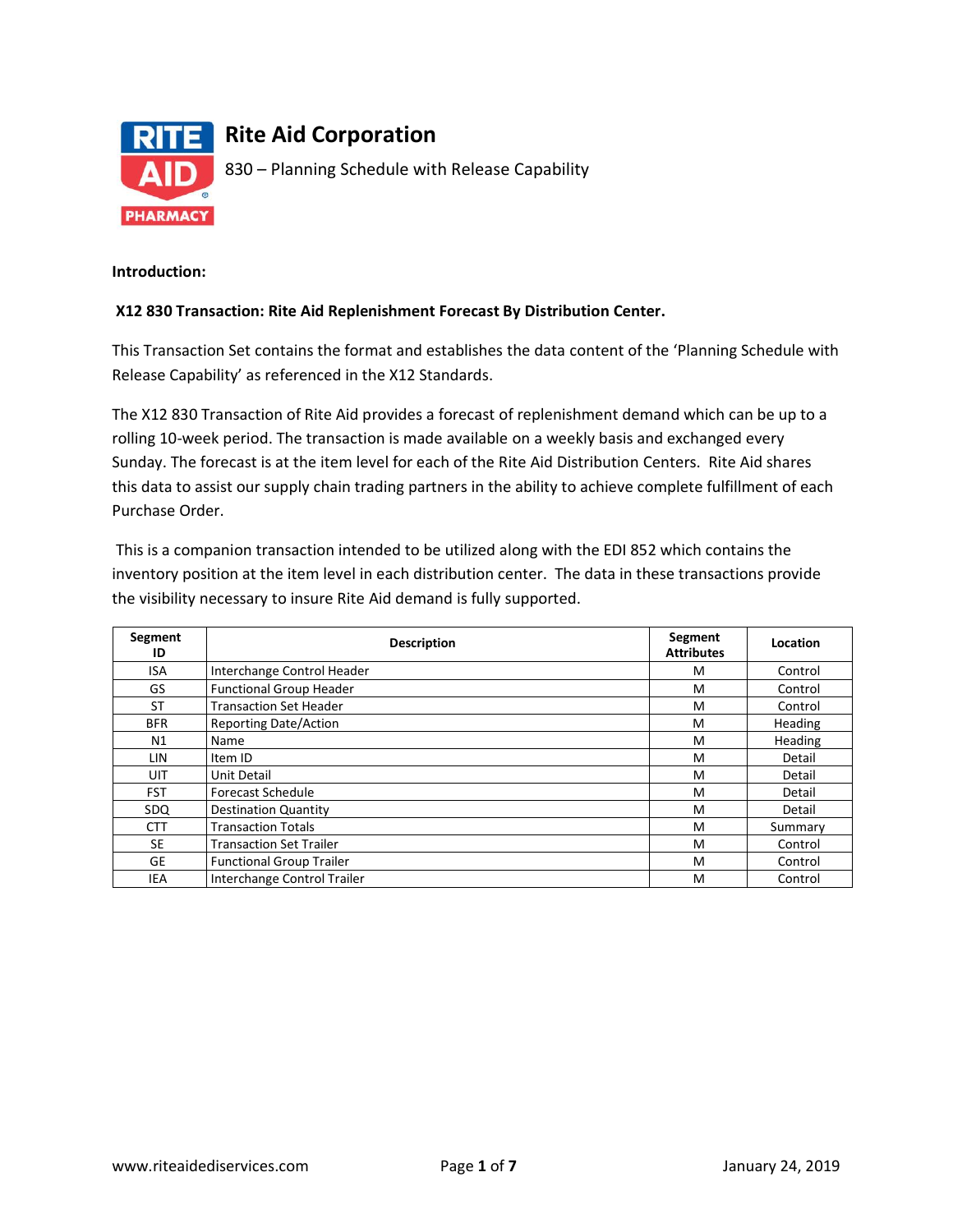# **ISA Interchange Control Header**

| Ref     | Ele<br>ID | <b>Description</b>                 | Code<br>or   |   | <b>Rite Aid</b><br><b>Attributes</b> |       | <b>Comments</b>                       |
|---------|-----------|------------------------------------|--------------|---|--------------------------------------|-------|---------------------------------------|
| ISA0    | 01        | Authorization Information          | 00           | M | ID                                   | 2/2   |                                       |
| ISA0    |           | 102 Authorization Information      |              | M | AN                                   | 10/10 | Spaces                                |
| ISA0    |           | 103 Security Information Qualifier | 00           | M | ID                                   | 2/2   |                                       |
| ISA0    |           | 104 Security Information           |              | M | AN                                   | 10/10 | <b>Spaces</b>                         |
| ISA0    |           | 105 Interchange ID Qualifier       | 01           | M | ID                                   | 2/2   | <b>DUNS</b>                           |
| ISA0    |           | 106 Interchange Sender ID          | 0145788      | M | ANI                                  | 15/15 | Rite Aid's DUNS Number                |
| ISA0    |           | 105 Interchange ID Qualifier       |              | M | ID                                   | 2/2   | Assigned by partner                   |
| ISA0    |           | 107 Interchange Receiver ID        |              | M | AN                                   | 15/15 | Assigned by partner                   |
| ISA0    |           | 108 Interchange Date               |              | M | DT                                   | 6/6   | Current date                          |
| ISA1    |           | 109 Interchange Time               |              | M | TM                                   | 4/4   | Current time                          |
| ISA1    |           | 110 Interchange Standards ID       | U            | M | ID                                   | 1/1   |                                       |
| ISA1    |           | 111 Interchange Version ID         | 00401        | M | ID                                   | 5/5   |                                       |
| ISA1    |           | 112 Interchange Control Number     |              | M | N <sub>0</sub>                       | 9/9   | Sequential number                     |
| ISA1    |           | 113 Acknowledgment Requested       | 0            | M | ID                                   | 1/1   |                                       |
| ISA1    |           | 114 Test Indicator                 | P            | M | ID                                   | 1/1   |                                       |
| ISA1    |           | 115 Subelement Separator           | >            | M | AN                                   | 1/1   |                                       |
|         |           | <b>Element Separator</b>           | $\ast$       |   |                                      |       |                                       |
|         |           | Segment Terminator                 | $\sim$       |   |                                      |       |                                       |
| ISA*00* |           | $*00*$<br>*01*014578892            | *01*RECEIVER |   |                                      |       | *180407*1907*<*00501*000001383*0*P*^~ |

### **GS Functional Group Header**

| Ref  | Ele<br>ID | <b>Description</b>               | Code or<br>Qualifier |   | <b>Rite Aid</b><br><b>Attributes</b> |      | <b>Comments</b>             |  |  |  |  |  |
|------|-----------|----------------------------------|----------------------|---|--------------------------------------|------|-----------------------------|--|--|--|--|--|
| GS01 | 479       | <b>Functional ID Code</b>        | PS                   | м | ID                                   |      | 2//2 Planning Schedule      |  |  |  |  |  |
| GS02 | 142       | Application Sender's Code        | 014578892            | м | AN                                   |      | 2/15 Rite Aid's DUNS Number |  |  |  |  |  |
| GS03 | 124       | Application Receiver's Code      |                      | м | AN                                   |      | 2/15 Assigned by Partner    |  |  |  |  |  |
| GS04 | 29        | Group Date                       | <b>CCYYMMDD</b>      | м | DT                                   |      | 8/8 Current date            |  |  |  |  |  |
| GS05 | 30        | Group Time                       | HHMM                 | м | ТM                                   | 4/8  | Current time                |  |  |  |  |  |
| GS06 | 28        | <b>Group Control Number</b>      |                      | M | N <sub>0</sub>                       | 1/9  | Sequential number           |  |  |  |  |  |
| GS07 | 455       | Responsible Agency Code          | x                    | м | ID                                   | 1/2  |                             |  |  |  |  |  |
| GS08 | 480       | Version/Release Industry ID Code | 004010               | м | AN                                   | 1/12 |                             |  |  |  |  |  |

GS\*PS\*014578892\*RECEIVER\*20180407\*1907\*50075\*X\*004010~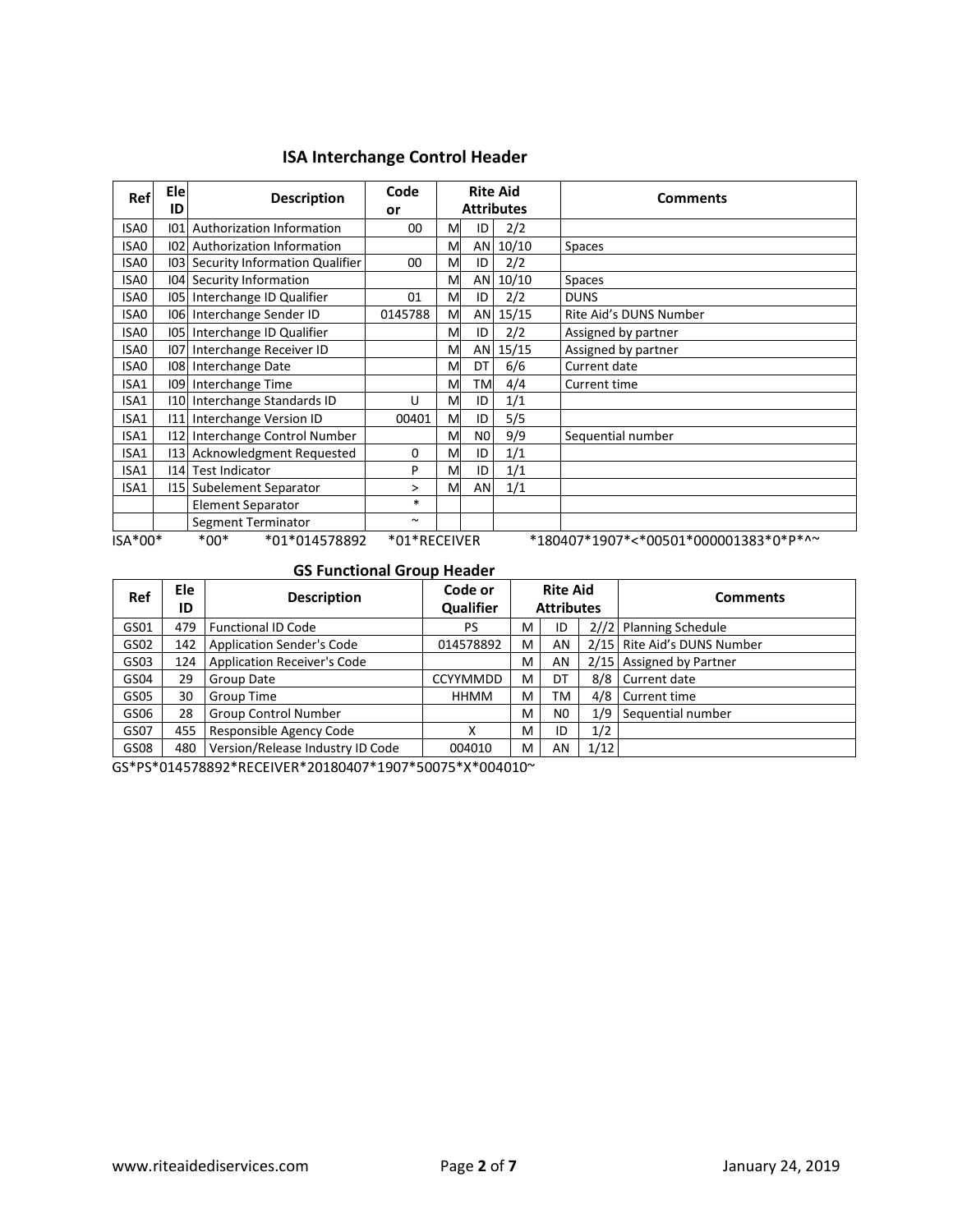| <b>Transaction Set Header</b> |  |
|-------------------------------|--|
|-------------------------------|--|

| Ref  | Ele<br>ID | <b>Description</b>             | Code or<br><b>Qualifier</b> | <b>Rite Aid</b><br><b>Attributes</b> |    | <b>Comments</b>         |
|------|-----------|--------------------------------|-----------------------------|--------------------------------------|----|-------------------------|
| ST01 |           | 143   Transaction Set ID Code  | 830                         | м                                    | ID | 3/3   Planning Schedule |
| ST02 | 329 I     | Transaction Set Control Number |                             | м                                    | AN | 4/9 Sequential number   |

ST\*830\*000001169~

### **Beginning Segment for Planning Schedule**

| Ref   | Ele<br>ID | <b>Description</b>                  | Code or<br>Qualifier |   | <b>Rite Aid</b><br><b>Attributes</b> |     | <b>Comments</b>                   |
|-------|-----------|-------------------------------------|----------------------|---|--------------------------------------|-----|-----------------------------------|
| BFR01 | 353       | <b>Transaction Set Purpose Code</b> | 00                   | м | ID                                   |     | 2/2 Original                      |
| BFR02 | 127       | Reference Identification            |                      | м | AN                                   |     | 1/30 Reference Number             |
| BFR04 | 675       | Schedule Type Qualifier             | BB                   | м | ID                                   |     | 2/2 Customer consumption based    |
| BFR05 |           | 676 Schedule Quantity Qualifier     | R                    | м | ID                                   | 1/1 | Replacement quantities            |
| BFR06 | 373       | Date                                | <b>CCYYMMDD</b>      | м | DT                                   |     | 8/8   Forecast horizon start date |
| BFR07 | 373       | Date                                | <b>CCYYMMDD</b>      | м | DT                                   |     | 8/8   Forecast horizon end date   |
| BFR08 | 373       | Date                                | <b>CCYYMMDD</b>      | м | DT                                   |     | 8/8 Date forecast generated       |

BFR\*00\*07437 33672\*\*BB\*R\*20180327\*20180625\*20180327~

### **Party Identification**

| Ref  | <b>Ele</b><br>ID | <b>Description</b>       | Code or<br><b>Qualifier</b> | <b>Rite Aid</b><br><b>Attributes</b> |    | <b>Comments</b>                      |
|------|------------------|--------------------------|-----------------------------|--------------------------------------|----|--------------------------------------|
| N101 | 98               | l Entity ID Code         | ٧N                          | M                                    | ID | 2/2 Vendor                           |
| N103 | 66               | <b>ID Code Qualifier</b> | 92                          | M                                    | ID | 1/2 Assigned By Buyer                |
| N104 | 67               | <b>ID Code</b>           |                             | M                                    | AN | 2/17 Vendor Number Assigned by Buyer |

N1\*VN\*\*92\*54321~

## **Item Identification**

| Ref               | Ele<br>ID | <b>Description</b>           | Code or<br>Qualifier                        |   | <b>Rite Aid</b><br><b>Attributes</b> |     | <b>Comments</b>                                                             |
|-------------------|-----------|------------------------------|---------------------------------------------|---|--------------------------------------|-----|-----------------------------------------------------------------------------|
| LIN <sub>02</sub> | 235       | Product/Service ID Qualifier | ΙN                                          | м | ID                                   | 2/2 | Buyer's Item Number                                                         |
| LIN <sub>03</sub> | 234       | Product/Service ID           |                                             | м | AN                                   | 7/7 | Rite Aid's Item Number                                                      |
| LIN04             | 235       | Product/Service ID Qualifier | (one of the<br>following)<br>UA<br>UI<br>VN | М | ID                                   | 2/2 | UPC/EAN Case Code (2-5-5)<br><b>UPC CPC (1-5-5)</b><br>Vendor's Item Number |
| LIN05             | 234       | Product/Service ID           |                                             | M | AN                                   |     | 1/30 Item Number as qualified in LIN 04                                     |

LIN\*\*IN\*0306130\*UI\*01182236130~

## **Unit Detail**

| Ref   | Ele<br>ID | <b>Description</b>           | Code or<br><b>Qualifier</b> |   | <b>Rite Aid</b><br><b>Attributes</b> | Comments   |
|-------|-----------|------------------------------|-----------------------------|---|--------------------------------------|------------|
| UIT01 |           | 355 Unit of Measurement Code | PC                          | м | ID                                   | 2/2 Pieces |

UIT\*PC~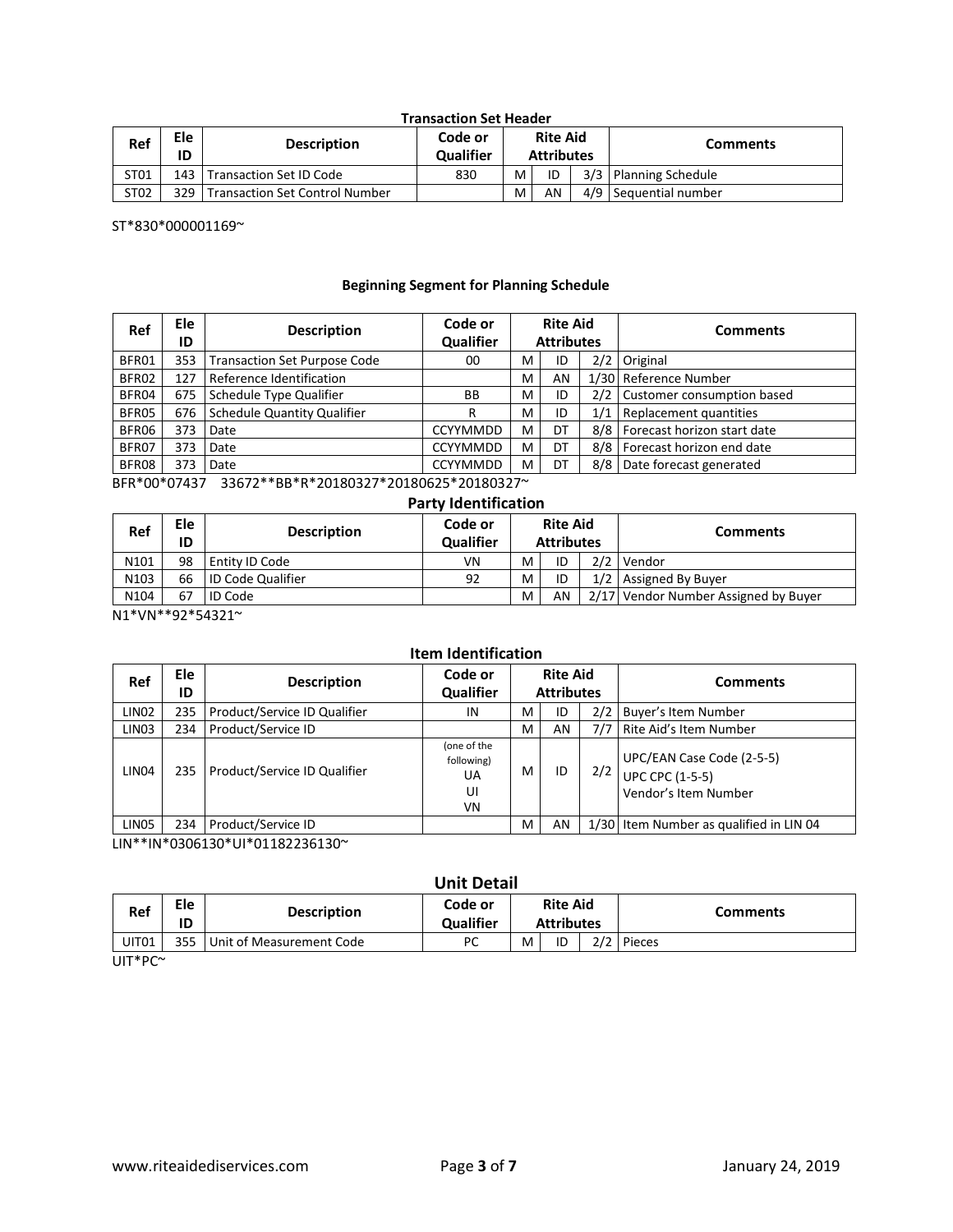### **Forecast Schedule**

| Ref   | Ele<br>ID | <b>Description</b>              | Code or<br><b>Qualifier</b> | <b>Rite Aid</b><br><b>Attributes</b> |    | <b>Comments</b>                         |
|-------|-----------|---------------------------------|-----------------------------|--------------------------------------|----|-----------------------------------------|
| FST01 |           | 380 Quantity                    |                             | м                                    | R  | 1/15 Total item quantity                |
| FST02 |           | 680   Forecast Qualifier        | D                           | м                                    | ID | $1/1$ Planning                          |
| FST03 |           | 681   Forecast Timing Qualifier |                             | M                                    | ID | 1/1   Flexible Interval (FST04 & FST05) |
| FST04 | 373       | Date                            | <b>CCYYMMDD</b>             | м                                    | DT | 8/8 Beginning day                       |
| FST05 | 373       | Date                            | <b>CCYYMMDD</b>             | м                                    | DT | 8/8 Ending day                          |

FST\*768\*D\*F\*20180408\*20180414~

#### **Destination Quantity Ref Ele ID Description Code or Qualifier Rite Aid Attributes Comments** SDQ01 355 Unit/Basis Measure Code Table 1 EA M ID 2/2 Each SDQ02 66 ID Code Qualifier 92 M ID 1/2 Assigned by Buyer or Buyer's Agent SDQ03 67 ID Code M AN 2/80 5 digit DC number  $SOQ04$  380 Quantity  $|M \mid R | 1/15 | DC$  quantity SDQ05 67 ID Code COMPUTER COMPUTER OR AN 2/80 5 digit DC number SDQ06 380 Quantity **COUNTY COUNTY AND SUGGEST ASSOCIATE** O R 1/15 DC quantity SDQ07 67 ID Code COMPUTER COMPUTER OF AN 2/80 5 digit DC number SDQ08 380 Quantity COMPUTER 1/15 DC quantity SDQ09 67 | ID Code **O AN 2/80 5 digit DC number** SDQ10 380 Quantity CONTENT CONTROLLER TO R 1/15 DC quantity SDQ11 67 ID Code COME COME O AN 2/80 5 digit DC number SDQ12 380 Quantity **CONTACT CONTRACT CONTRACT OF R** 1/15 DC quantity SDQ13 67 ID Code COME CONSERVERS AND COLLECT AN 2/80 5 digit DC number SDQ14 380 Quantity **COUP COUPS AND REVENUES** OF R 1/15 DC quantity SDQ15 67 ID Code O AN 2/80 5 digit DC number SDQ16 380 Quantity CONTENT CONTROLLEY BOOT R 1/15 DC quantity SDQ17 67 | ID Code **O AN 2/80 5 digit DC number** SDQ18 380 Quantity CONTENT CONTROLLER SDQ18 380 Quantity SDQ19 67 ID Code 0 AN 2/80 5 digit DC number SDQ20 380 Quantity **CONTENT CONTRACT CONTRACT ON R** 1/15 DC quantity SDQ21 67 ID Code O AN 2/80 5 digit DC number SDQ22 380 Quantity CONTENT CONTROLLER SDQ22 380 Quantity

SDQ\*EA\*92\*00010\*768\*00035\*0\*00081\*0~

More than one SDQ segment may be sent for each forecast schedule sent in an FST segment.

### **Transaction Totals**

| Ref   | Ele<br>ID | <b>Description</b>   | Code or<br><b>Qualifier</b> |   | <b>Rite Aid</b><br><b>Attributes</b> | <b>Comments</b>           |
|-------|-----------|----------------------|-----------------------------|---|--------------------------------------|---------------------------|
| CTT01 | 354       | Number of Line Items |                             | M | N <sub>0</sub>                       | 1/6 Count of LIN Segments |

 $CTT*2^{\sim}$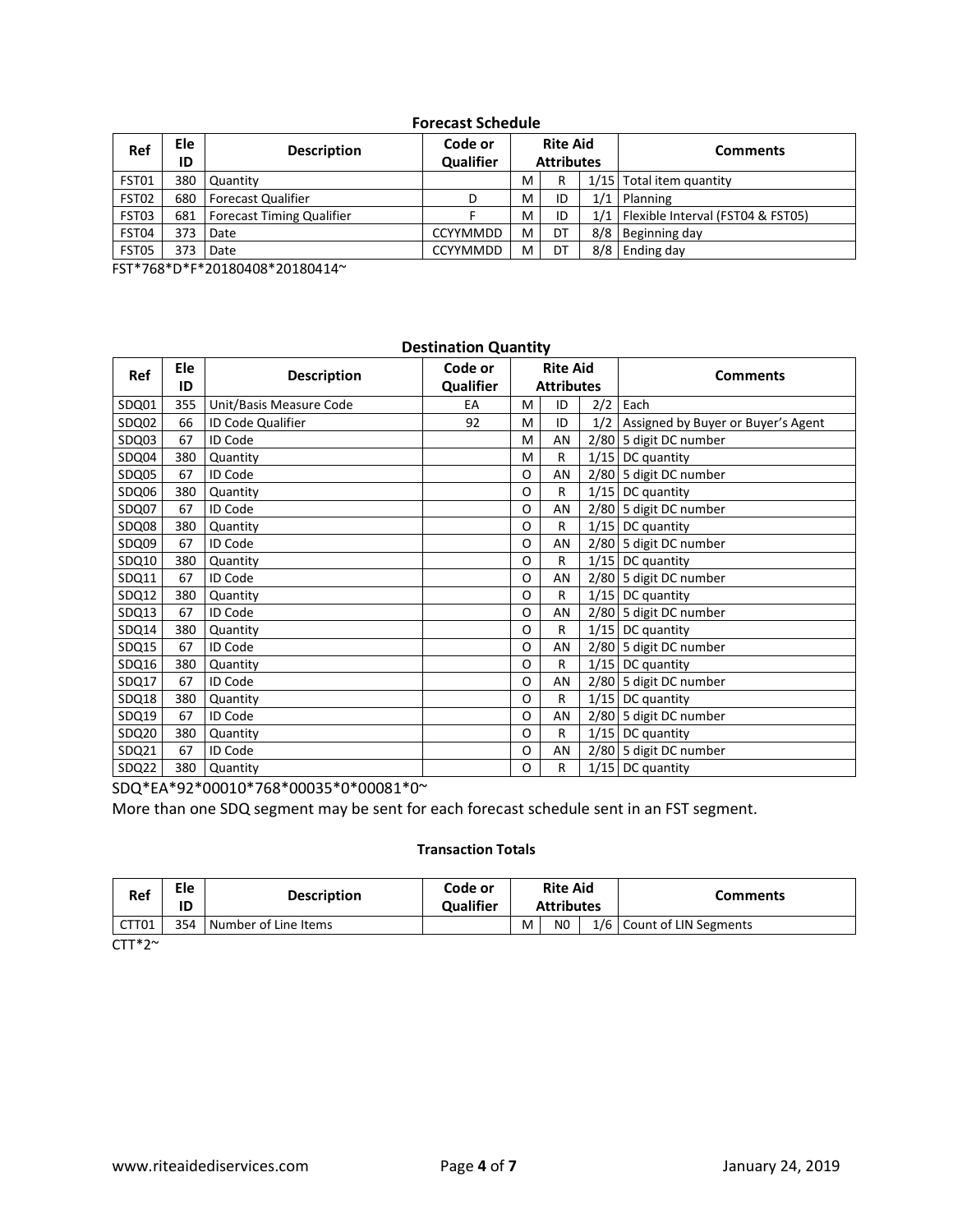### **Transaction Set Trailer**

| Ref              | Ele<br>ID | <b>Description</b>                 | Code or<br><b>Qualifier</b> |   | <b>Rite Aid</b><br><b>Attributes</b> |      | <b>Comments</b> |
|------------------|-----------|------------------------------------|-----------------------------|---|--------------------------------------|------|-----------------|
| <b>SE01</b>      | 96        | Number of Included Segments        |                             | М | N <sub>0</sub>                       | 1/10 |                 |
| <b>SE02</b>      |           | 329 Transaction Set Control Number |                             | М | AN                                   | 4/9  |                 |
| ---------------- |           |                                    |                             |   |                                      |      |                 |

SE\*87\*000001169~

### **GE Functional Group Trailer**

| Ref  | Ele<br>ID | <b>Description</b>      | Code or<br><b>Qualifier</b> | <b>Rite Aid</b><br><b>Attributes</b> |                |     | <b>Comments</b> |
|------|-----------|-------------------------|-----------------------------|--------------------------------------|----------------|-----|-----------------|
| GE01 | 97        | Number of Included Sets |                             | М                                    | N0             | 1/6 |                 |
| GE02 | 28        | Group Control Number    |                             | м                                    | N <sub>0</sub> | 1/9 |                 |

GE\*1\*50075~

### **IEA Functional Group Trailer**

| Ref   | Ele<br>ID | <b>Description</b>              | Code or<br><b>Qualifier</b> | <b>Rite Aid</b><br><b>Attributes</b> |                |     | <b>Comments</b> |
|-------|-----------|---------------------------------|-----------------------------|--------------------------------------|----------------|-----|-----------------|
| IEA01 |           | 116   Number of Included Groups |                             | м                                    | NO.            | 1/5 |                 |
| IEA02 | 112       | Interchange Control Number      |                             | м                                    | N <sub>0</sub> | 9/9 |                 |

IEA\*1\*000001383~

### **Sample Data**

ISA\*00\* \*00\* \*01\*014578892 \*01\*RECEIVER \*180407\*1907\*U\*00401\*000001383\*0\*P\*^~ GS\*PS\*014578892\*RECEIVER\*20180407\*1907\*50075\*X\*004010~ ST\*830\*000001169~ BFR\*00\*07437 33672\*\*BB\*R\*20180327\*20180625\*20180327~ N1\*VN\*\*92\*33672~ LIN\*\*IN\*0306130\*UI\*01182236130~ UIT\*PC~ FST\*2736\*D\*F\*20180327\*20180402~ SDQ\*EA\*92\*00010\*864\*00029\*288\*00035\*240\*00050\*0\*00053\*336\*00054\*288\*00055\*0\*00056\*0\*00080\*0\* 00081\*0~ SDQ\*EA\*92\*00088\*720~ FST\*432\*D\*F\*20180403\*20180409~ SDQ\*EA\*92\*00010\*0\*00029\*0\*00035\*0\*00050\*0\*00053\*0\*00054\*0\*00055\*432\*00056\*0\*00080\*0\*00081\*0~ SDQ\*EA\*92\*00088\*0~ FST\*1488\*D\*F\*20180410\*20180416~ SDQ\*EA\*92\*00010\*864\*00029\*288\*00035\*0\*00050\*0\*00053\*0\*00054\*0\*00055\*0\*00056\*336\*00080\*0\*0008  $1*0^{\sim}$ SDQ\*EA\*92\*00088\*0~ FST\*1872\*D\*F\*20180417\*20180423~ SDQ\*EA\*92\*00010\*0\*00029\*0\*00035\*240\*00050\*0\*00053\*336\*00054\*288\*00055\*0\*00056\*0\*00080\*0\*0008 1\*288~ SDQ\*EA\*92\*00088\*720~ FST\*720\*D\*F\*20180424\*20180430~ SDQ\*EA\*92\*00010\*0\*00029\*0\*00035\*0\*00050\*0\*00053\*0\*00054\*0\*00055\*432\*00056\*0\*00080\*288\*00081\*  $0^{\sim}$ SDQ\*EA\*92\*00088\*0~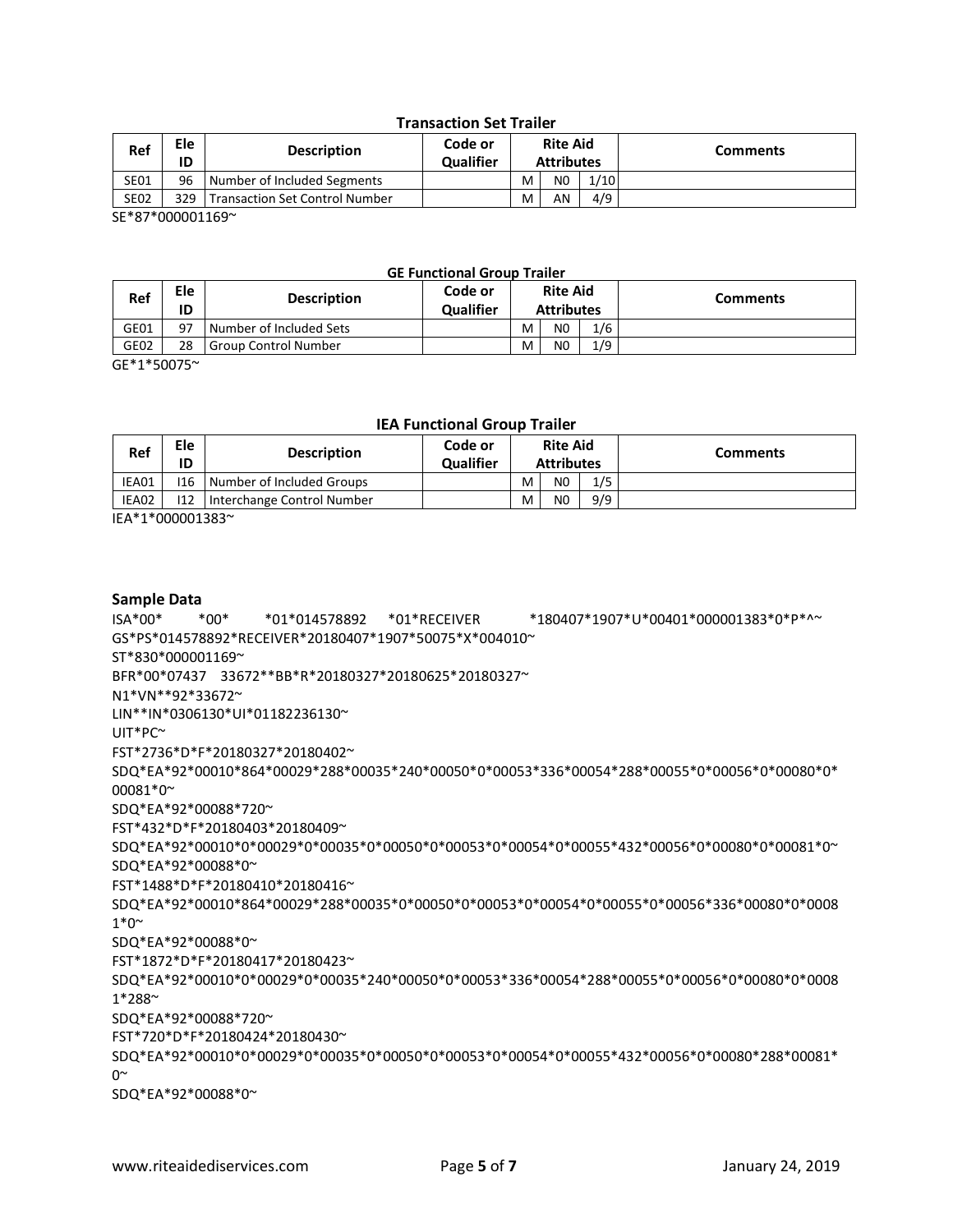FST\*3264\*D\*F\*20180501\*20180507~ SDQ\*EA\*92\*00010\*864\*00029\*288\*00035\*240\*00050\*192\*00053\*336\*00054\*0\*00055\*0\*00056\*336\*00080\* 0\*00081\*288~ SDQ\*EA\*92\*00088\*720~ FST\*288\*D\*F\*20180508\*20180514~ SDQ\*EA\*92\*00010\*0\*00029\*0\*00035\*0\*00050\*0\*00053\*0\*00054\*288\*00055\*0\*00056\*0\*00080\*0\*00081\*0~ SDQ\*EA\*92\*00088\*0~ FST\*2160\*D\*F\*20180515\*20180521~ SDQ\*EA\*92\*00010\*864\*00029\*288\*00035\*0\*00050\*0\*00053\*0\*00054\*0\*00055\*432\*00056\*336\*00080\*240\* 00081\*0~ SDQ\*EA\*92\*00088\*0~ FST\*2064\*D\*F\*20180522\*20180528~ SDQ\*EA\*92\*00010\*0\*00029\*0\*00035\*240\*00050\*192\*00053\*336\*00054\*288\*00055\*0\*00056\*0\*00080\*0\*00 081\*288~ SDQ\*EA\*92\*00088\*720~ FST\*720\*D\*F\*20180529\*20180604~ SDQ\*EA\*92\*00010\*0\*00029\*0\*00035\*0\*00050\*0\*00053\*0\*00054\*0\*00055\*432\*00056\*0\*00080\*288\*00081\*  $\cap^{\sim}$ SDQ\*EA\*92\*00088\*0~ FST\*3024\*D\*F\*20180605\*20180611~ SDQ\*EA\*92\*00010\*864\*00029\*288\*00035\*0\*00050\*192\*00053\*336\*00054\*0\*00055\*0\*00056\*336\*00080\*0\* 00081\*288~ SDQ\*EA\*92\*00088\*720~ FST\*528\*D\*F\*20180612\*20180618~ SDQ\*EA\*92\*00010\*0\*00029\*0\*00035\*240\*00050\*0\*00053\*0\*00054\*288\*00055\*0\*00056\*0\*00080\*0\*00081\*  $0^{\sim}$ SDQ\*EA\*92\*00088\*0~ FST\*2448\*D\*F\*20180619\*20180625~ SDQ\*EA\*92\*00010\*816\*00029\*288\*00035\*0\*00050\*0\*00053\*336\*00054\*0\*00055\*432\*00056\*336\*00080\*24 0\*00081\*0~ SDQ\*EA\*92\*00088\*0~ LIN\*\*IN\*0330294\*UI\*01182230294~ UIT\*PC~ FST\*0\*D\*F\*20180327\*20180402~ SDQ\*EA\*92\*00010\*0\*00029\*0\*00035\*0\*00050\*0\*00053\*0\*00054\*0\*00055\*0\*00056\*0\*00080\*0\*00081\*0~ SDQ\*EA\*92\*00088\*0~ FST\*0\*D\*F\*20180403\*20180409~ SDQ\*EA\*92\*00010\*0\*00029\*0\*00035\*0\*00050\*0\*00053\*0\*00054\*0\*00055\*0\*00056\*0\*00080\*0\*00081\*0~ SDQ\*EA\*92\*00088\*0~ FST\*0\*D\*F\*20180410\*20180416~ SDQ\*EA\*92\*00010\*0\*00029\*0\*00035\*0\*00050\*0\*00053\*0\*00054\*0\*00055\*0\*00056\*0\*00080\*0\*00081\*0~ SDQ\*EA\*92\*00088\*0~ FST\*0\*D\*F\*20180417\*20180423~ SDQ\*EA\*92\*00010\*0\*00029\*0\*00035\*0\*00050\*0\*00053\*0\*00054\*0\*00055\*0\*00056\*0\*00080\*0\*00081\*0~ SDQ\*EA\*92\*00088\*0~ FST\*0\*D\*F\*20180424\*20180430~ SDQ\*EA\*92\*00010\*0\*00029\*0\*00035\*0\*00050\*0\*00053\*0\*00054\*0\*00055\*0\*00056\*0\*00080\*0\*00081\*0~ SDQ\*EA\*92\*00088\*0~ FST\*0\*D\*F\*20180501\*20180507~ SDQ\*EA\*92\*00010\*0\*00029\*0\*00035\*0\*00050\*0\*00053\*0\*00054\*0\*00055\*0\*00056\*0\*00080\*0\*00081\*0~ SDQ\*EA\*92\*00088\*0~ FST\*0\*D\*F\*20180508\*20180514~ SDQ\*EA\*92\*00010\*0\*00029\*0\*00035\*0\*00050\*0\*00053\*0\*00054\*0\*00055\*0\*00056\*0\*00080\*0\*00081\*0~